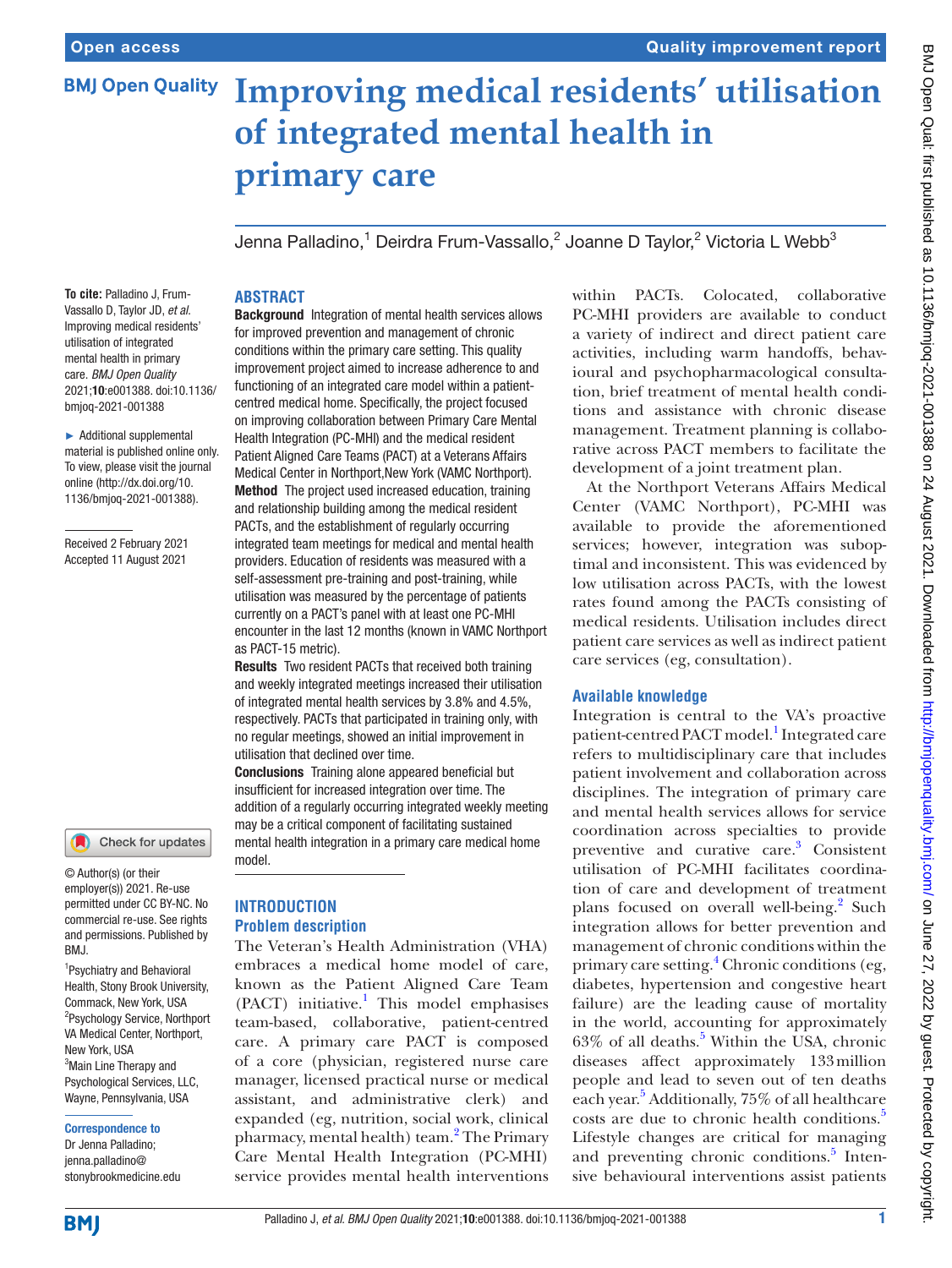in effectively initiating and maintaining these lifestyle changes.<sup>6</sup> In the VHA, PC-MHI teams are well positioned to provide these interventions to primary care patients.

In addition to health promotion and disease prevention, PC-MHI utilisation can provide other benefits. Integrated mental healthcare can improve access and increase the likelihood that patients will follow through with mental health treatment.<sup>[7](#page-6-1)</sup> Patients are more likely to fulfil a mental health appointment when it takes place in a primary care setting.<sup>8</sup> Integrated mental healthcare may also reduce mental health stigma, $79$  improve providers' knowledge and confidence<sup>10 11</sup> and be more  $\frac{1}{\csc 12}$  cost-effective.<sup>12</sup> <sup>13</sup> Trials of these models demonstrate additional impacts including improved treatment adherence and greater increases in functioning.<sup>1415</sup>

#### **Rationale**

One approach to improving integration is to provide additional opportunities for communication between primary care and mental health providers. Frequent communication is critical for collaboration, and allows for knowl-edge sharing, shared decision making and goal setting.<sup>[16](#page-6-6)</sup> Past research shows that comanagement of patients between primary care and mental health providers leads to increased self-reported knowledge and educational benefit from residents in a family medicine programme.<sup>[10](#page-6-3)</sup> Care providers can benefit from training in mental health treatment and the behavioural aspects of chronic disease management, and such training is advocated by the Amer-ican College of Physicians.<sup>[7](#page-6-1)</sup> Residents in particular report improved confidence and learning after collaborating with integrated mental health providers.<sup>[10](#page-6-3)</sup> As such, this project aimed to provide training to a subset of PACTs (those with medical residents) and to create a forum for ongoing communication and consultation through a weekly meeting. An expected outcome of these efforts was improved utilisation of PC-MHI by these PACTs.

#### **Specific aims**

The initial aim of this project was to better understand and contribute to medical residents' knowledge of the PACT model, PC-MHI and utilisation strategies. Pursuit of this aim led to two additional aims: (1) establish regularly scheduled integrated team meetings within Internal Medicine resident PACTs and (2) increase the utilisation of PC-MHI by resident PACTs.

#### **METHODS AND RESULTS Context**

This project was conducted over the course of fiscal year 2018. Primary care at the medical centre saw on average about 25000 unique patients per month. Approximately 20000 patients were classified as urban and approximately 500 as rural. Comorbidities were high in rates of obesity (6996 patients), cardiovascular disease, chronic obstructive pulmonary disease, diabetes and hypertension. Approximately 3000 patients held the diagnosis of PTSD and 2700 held the diagnosis of depression. Women

Veterans made up an average of 7.5% of team assignments. The average panel size was around 840 patients. Patients were assigned to teams randomly based on availability and overall panel size. Administrative staff would assign new Veterans to panels ensuring for consistency in patient demographics across panels. Leadership reviewed the overall makeup of each PACT and found comparable demographics across the medical system (eg, % of Veterans with various levels of complexity or comorbid conditions, age ranges). There were no intended differences in the panels.

Barriers to improved integration existed at the start of this project. First, resident PACTs did not hold regular integrated team meetings (eg, those involving expanded team members) and demonstrated low utilisation rates of PC-MHI. Medical residents' time was subject to multiple demands, including broader medical training needs and responsibilities on inpatient floors. Additionally, residents at VAMC Northport worked within a PACT only once every 5weeks (known as a 4+1 model), leading to limited awareness of the PACT model and ways in which PC-MHI could be used in this facility.

However, promising opportunities to improve integration were also present at the start of the project. Historically, resident PACTs were distinct from other primary care PACTs because they were aligned under the Department of Medicine (rather than primary care). At the start of this project, all PACTs were reassigned under the Department of Medicine, consolidating the leadership and allowing opportunity for improved integration. Additionally, VHA began emphasising the importance of PC-MHI utilisation around the time of this project's initiation. These changes in institutional structure highlight leadership's support of further integration of mental health services within PACT. Institutional leadership also prioritised these integration efforts by allowing clinic time to be blocked for the interventions discussed in this project.

Due to the aforementioned unique challenges and opportunities within resident PACTs, this project specifically focused on improving integration within these teams. There were a total of six residents PACTs that were targeted for this project. Resident PACTs consisted of Programme Year (PGY) 1–4 residents. Efforts were made to equally divide the number of residents in each PGY across resident PACTs. As noted above, there were no intended differences between patients on resident PACT panels versus patients on other PACT panels across the medical centre.

To help quantify integration, this project tracked a specific pre-existing VHA metric measuring PC-MHI utilisation (PACT 15 metric). The PACT 15 metric measured the percentage of patients currently on a PACT's panel who had at least one encounter with PC-MHI during the last 12 months. The target for this metric was set at 10% for all PACTs. At the start of this project, the metric was below target for five of the six resident PACTs. A specific aim of this project was to improve the PACT 15 metric for each resident PACT team by 1%. Authors used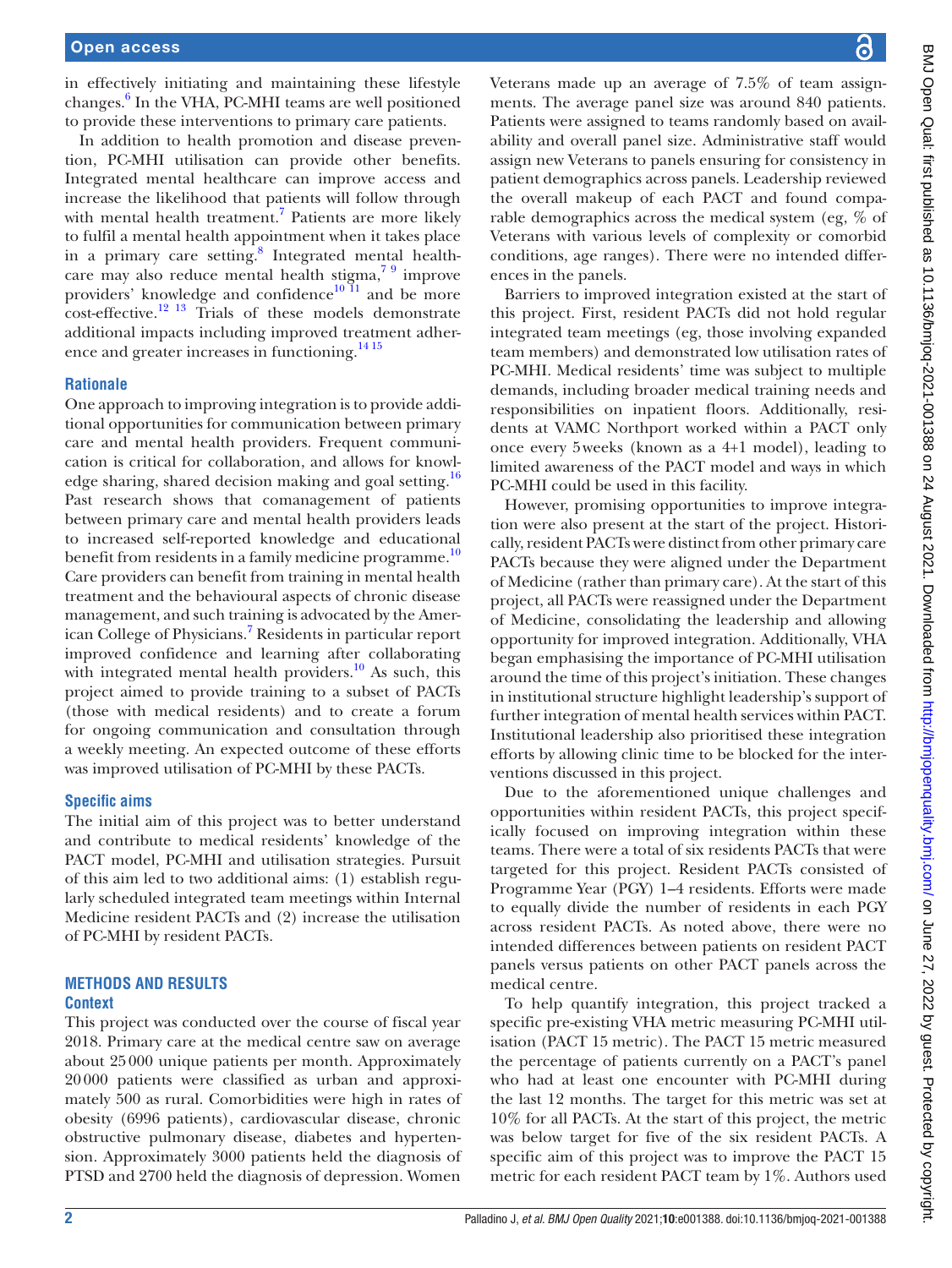established changes in PACT 15 data from 2years prior to the onset of this project to develop this aim. Time series data are not available for the identified Resident PACTs prior to the onset of this project. PACT 15 changes within the VHA nationwide were 0.37% from December 2015 to December 2016 and 0.84% from December 2016 to December 2017. PACT 15 changes within the medical centre were 0.78% from December 2015 to December 2016 and 1.83% from December 2016 to December 2017. To accomplish this aim, two Plan-Do-Study-Act (PDSA) cycles were conducted in the course of this project.<sup>17</sup>

The interventions used in this project were not part of a budget and no funding was specially allocated for it. However, the postdoctoral fellowship (within which this project was conducted) is a paid position through the Office of Academic Affiliations.

#### **PDSA cycle 1: intervention**

The 'Plan' phase of the first PDSA cycle aimed to gather more information on the nature of the problem and the needs of invested stakeholders. During this phase (December 2017), meetings of relevant stakeholders (chief of medicine, chief of primary care, director of medical resident training, and the chief medical resident) were held to secure leadership support and gain information about interventions needed to address the discrepancy between the current state and goal state. The goal was to better understand possible barriers to resident PACTs embracing the PACT model and using PC-MHI. Further training and education for the residents was a key need that emerged.

The 'Do' phase of the first PDSA cycle focused on providing training on this model to the residents (January–February 2018). A 90 min training was developed and provided to groups of residents over 5 weeks (to reach all rotating residents in primary care) [\(online](https://dx.doi.org/10.1136/bmjoq-2021-001388) [supplemental appendix C](https://dx.doi.org/10.1136/bmjoq-2021-001388)). This training occurred during a pre-established meeting time for resident groups, which allowed for the training to be implemented rapidly after agreement of key stakeholders. All resident PACTs attended this intervention. The training focused on: (1) the overall PACT model, (2) the role of PC-MHI in chronic disease management, personalised health planning and mental health treatment and (3) opportunities and strategies for utilising PC-MHI. The training also allowed residents to meet PC-MHI staff and ask questions about the model.

#### **PDSA cycle 1: study of the intervention and measures**

The effectiveness of training efforts was measured by selfassessments of residents' knowledge, completed before and after the 90 min training. Both the premeasure and postmeasure assessed residents' knowledge of PACT, PC-MHI, the function of these services, utilisation strategies and staff alignment with eight 5-point Likert scale items (disagree to agree) and one open-ended item (see [online supplemental appendix A and B\)](https://dx.doi.org/10.1136/bmjoq-2021-001388).

#### **PDSA cycle 1: analysis and results**

In the 'Study' phase of the initial PDSA cycle, residents' responses on the pre-self-assessments and post-selfassessments were averaged and open-ended responses were coded for themes (February 2018). Prior to the training, residents disagreed or somewhat disagreed that they had knowledge of the PACT model, PC-MHI and utilisation strategies. This disagreement was consistent across all eight items administered on this questionnaire. After the training, residents agreed or somewhat agreed that they had knowledge of the PACT model, PC-MHI and utilisation strategies. This agreement was consistent across all eight items administered on this questionnaire. Due to the anonymity of premeasures and postmeasures, we were unable to run a conventional test of repeated measures (preassessment and postassessment data could not be linked). As an alternative approach for testing the hypothesis of change, we conducted a one-sample t-test to compare participants' postassessment responses against the grand mean of all participants' preassessment responses. There was a significant difference found in participants' postassessment scores when compared with the grand mean of preassessment scores, for all self-report items (question 1:  $(t(29)=29.66, p<0.001)$ ; question 2:  $(t(29)=29.15.77, p<0.001)$ ; question 3:  $(t(29)=24.44,$ p<0.001); question 4: (t(29)=20.64, p<0.001); question 5: (t(29)=16.63, p<0.001); (question 6: (t(29)=16.10, p<0.001); question 7: (t(29)=31.72, p<0.001); question 8:  $(t(29)=31.23, p<0.001)$ . See [table](#page-3-0) 1 for average responses to questionnaire items on premeasures and postmeasures.

#### **PDSA cycle 1: discussion**

In the 'Act' phase of the first PDSA cycle, results indicated a consistent improvement in self-reported understanding and knowledge of PACT model, PC-MHI and utilisation strategies. Residents expressed a strong interest in the PC-MHI/PACT integration model and were interested in working more closely with the PC-MHI team.

#### **PDSA cycle 2: intervention**

In the 'Plan' phase of the second PDSA cycle, a review of other PACTs at Northport VAMC was conducted to identify factors that improved integration (March 2018). This review demonstrated the value of regular team meetings in increasing PC-MHI utilisation. As such, we aimed to establish regular integrated resident PACT meetings in order to continue contributing to resident PACT utilisation of PC-MHI. Establishment of these meetings was also consistent with the preferences expressed by residents during their trainings.

In the 'Do' phase of the second PDSA cycle, regular integrated team meetings were piloted with two of the six resident PACTs (intervention began on April 2018). These meetings were scheduled for 1hour to allow for adequate teaching time for residents during the integration meetings. Project piloted this PDSA cycle with two of the six resident PACTs due to staffing limitations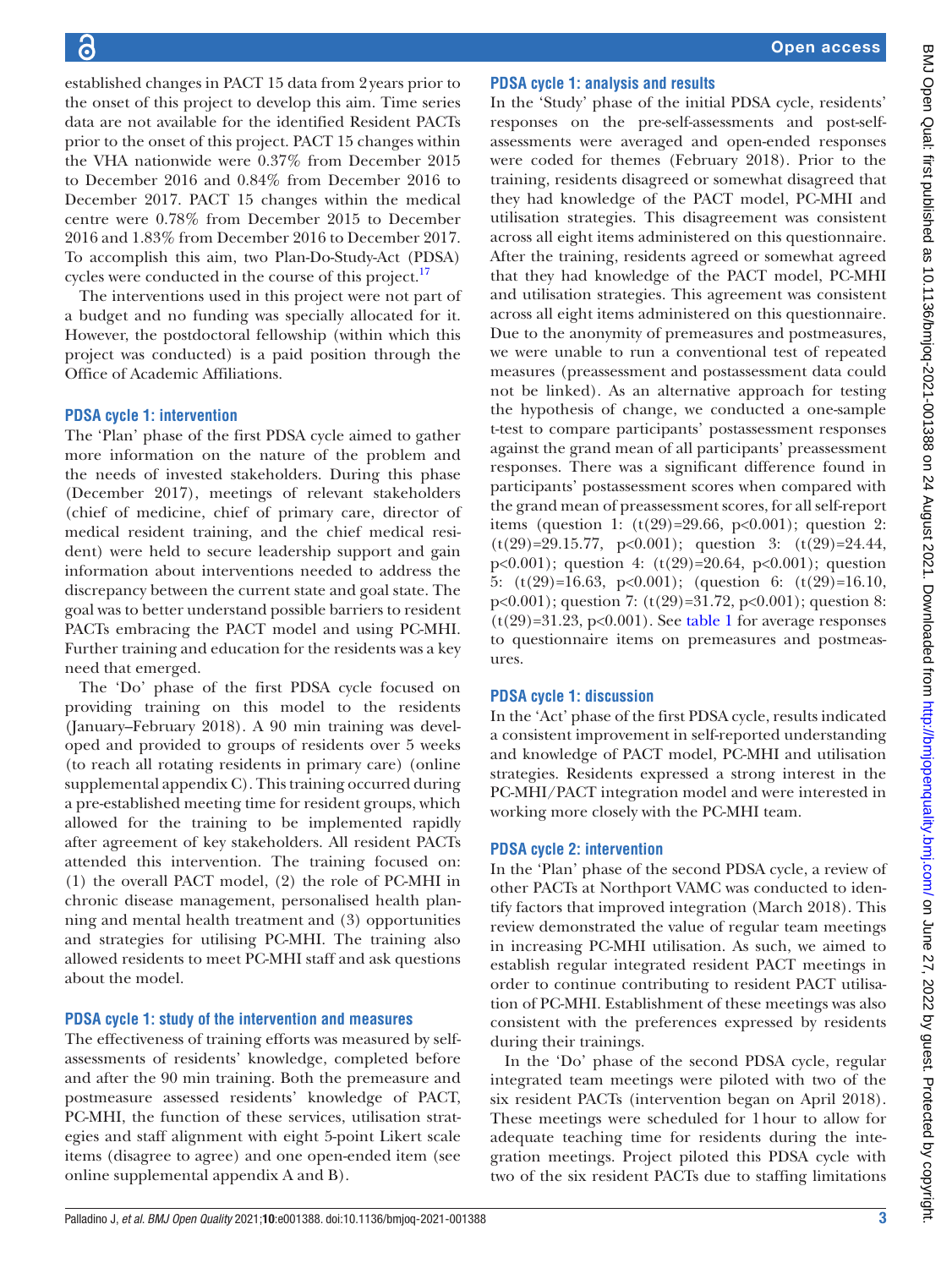<span id="page-3-0"></span>

|                              | <b>Table 1</b> Average Responses to Questionnaire Items on |  |  |  |
|------------------------------|------------------------------------------------------------|--|--|--|
| Premeasures and Postmeasures |                                                            |  |  |  |

| <b>Question</b>                                                                                                           |            |             |
|---------------------------------------------------------------------------------------------------------------------------|------------|-------------|
|                                                                                                                           | Preaverage | Postaverage |
| 1. I feel confident that I<br>know what a PACT team<br>stands for.                                                        | 2.71       | 4.84        |
| 2. I feel confident that I<br>know how a PACT team<br>functions.                                                          | 2.68       | 4.65        |
| 3. I feel confident that I<br>know how the members of<br>a PACT team are.                                                 | 2.45       | 4.73        |
| 4. I feel confident that I<br>know what the function of<br>PCMH is.                                                       | 2.74       | 4.76        |
| 5. I feel confident that<br>I know when to utilize<br>PCMH.                                                               | 2.63       | 4.59        |
| 6. I feel confident that I<br>know who the PCMH staff<br>aligned with my team is.                                         | 1.89       | 4.59        |
| 7. I am aware of how to<br>refer a patient to PCMH for<br>a same day appointment.                                         | 203        | 4.81        |
| 8. I am aware of how to<br>refer a patient to PCMH<br>when the patient is not<br>available for a same day<br>appointment. | 1.95       | 4.73        |

PACT, Patient Aligned Care Team; PCMH, Primary Care Mental Health.

within PC-MHI and time limitations of a rapid quality improvement project. Resident PACTs 5 and 6 were identified to receive the team meeting intervention based on their schedules aligning with staff availability. Initially, meetings included PC-MHI staff, attending physicians, residents, Registered Nurses (RNs) and the medical staff clerk. Meetings were focused on team building, consultation, identification of patients for follow-up and panel management (proactively planning for upcoming patient visits).

#### **PDSA cycle 2: study of the intervention and measures**

In cycle 2, the frequency of integrated resident PACT meetings and the utilisation of PC-MHI by resident PACTs were assessed (June 2018). The latter was measured by the PACT 15 metric (as noted above, a measure of the percentage of patients currently on the primary care panel who have had at least one encounter with PC-MHI during the last 12 months). The PACT 15 metric for resident PACTs 1–4 (those who did not participate in ongoing weekly meetings) was compared with resident PACTs 5 and 6 (the two teams who participated in ongoing weekly meetings).

<span id="page-3-1"></span>

| Table 2 PACT 15 Data from December 2017 to May 2018 |                                 |                                       |                   |  |  |
|-----------------------------------------------------|---------------------------------|---------------------------------------|-------------------|--|--|
|                                                     | December<br><b>2017 PACT 15</b> | <b>May 2018</b><br>PACT <sub>15</sub> | <b>Difference</b> |  |  |
| AII VHA                                             | 8.1%                            | 8.3%                                  | 0.2               |  |  |
| 1V02                                                | 8.2%                            | 8.5%                                  | 0.3               |  |  |
| Northport, NY<br><b>Healthcare System</b>           | 7.3%                            | 8.1%                                  | 0.8               |  |  |
| Northport, NY                                       | 8.4%                            | 9.7%                                  | 1.3               |  |  |
| <b>RESIDENT PACT 1</b>                              | 2.3%                            | 1.9%                                  | $-0.4$            |  |  |
| <b>RESIDENT PACT 2</b>                              | 4.6%                            | 5.7%                                  | 1.1               |  |  |
| <b>RESIDENT PACT 3</b>                              | 4.8%                            | 5.7%                                  | 0.9               |  |  |
| <b>RESIDENT PACT 4</b>                              | 1.8%                            | 2.1%                                  | 0.3               |  |  |
| <b>RESIDENT PACT 5</b>                              | 3.3%                            | 7.8%                                  | 4.5               |  |  |
| <b>RESIDENT PACT 6</b>                              | 10.2%                           | 14.0%                                 | 3.8               |  |  |

PACT, Patient Aligned Care Teams; VHA, Veteran's Health Administration.

## **PDSA cycle 2: analysis and results**

In the 'Study' phase of the second PDSA cycle, an increase in consistent integrated team meetings was observed for the two resident PACTs participating in the pilot. These teams held 15 team meetings in 17 weeks, whereas the four teams not participating in the pilot did not hold any integrated meetings. Additionally, the two resident PACTs that participated in both the resident training and the weekly PACT meetings saw an increase in the PACT 15 of 3.8% and 4.5%, respectively. This improvement in the PACT 15 metric also outpaced that of the average increase in other PACTs within both the Northport VAMC and neighbouring VAMCs, which improved by 1% and .2%, respectively (see [table](#page-3-1) 2). In comparison, the four resident PACTs that participated in only the training (ie, no ongoing weekly meeting) showed an initial improvement in their PACT 15 metric that then slowly declined over time. For example, Resident PACT 1 had an initial PACT 15 rate of 2.31%, which nominally improved to 2.35% a month after the training. Without the addition of the weekly team meetings, the PACT 15 rate for this team returned to below baseline (1.88%). PACT15 rates are also provided in line graph form on [figure](#page-4-0) 1. Numerators and denominators for PACT 15 data were not available in the VA data set that was used for this project.

## **PDSA cycle 2: discussion**

In the 'Act' phase of the second PDSA cycle, the results highlighted the importance of team meetings for improving utilisation of PC-MHI. The incorporation of additional training appears to be a key intervention to increasing resident understanding of integrated care— PACT members appeared invested in team meetings and they consistently met weekly despite changes in staffing, residents and meeting location. This finding is consistent with previous research showing that direct feedback and coordination of care between primary care and mental health providers leads to reinforcement of residents'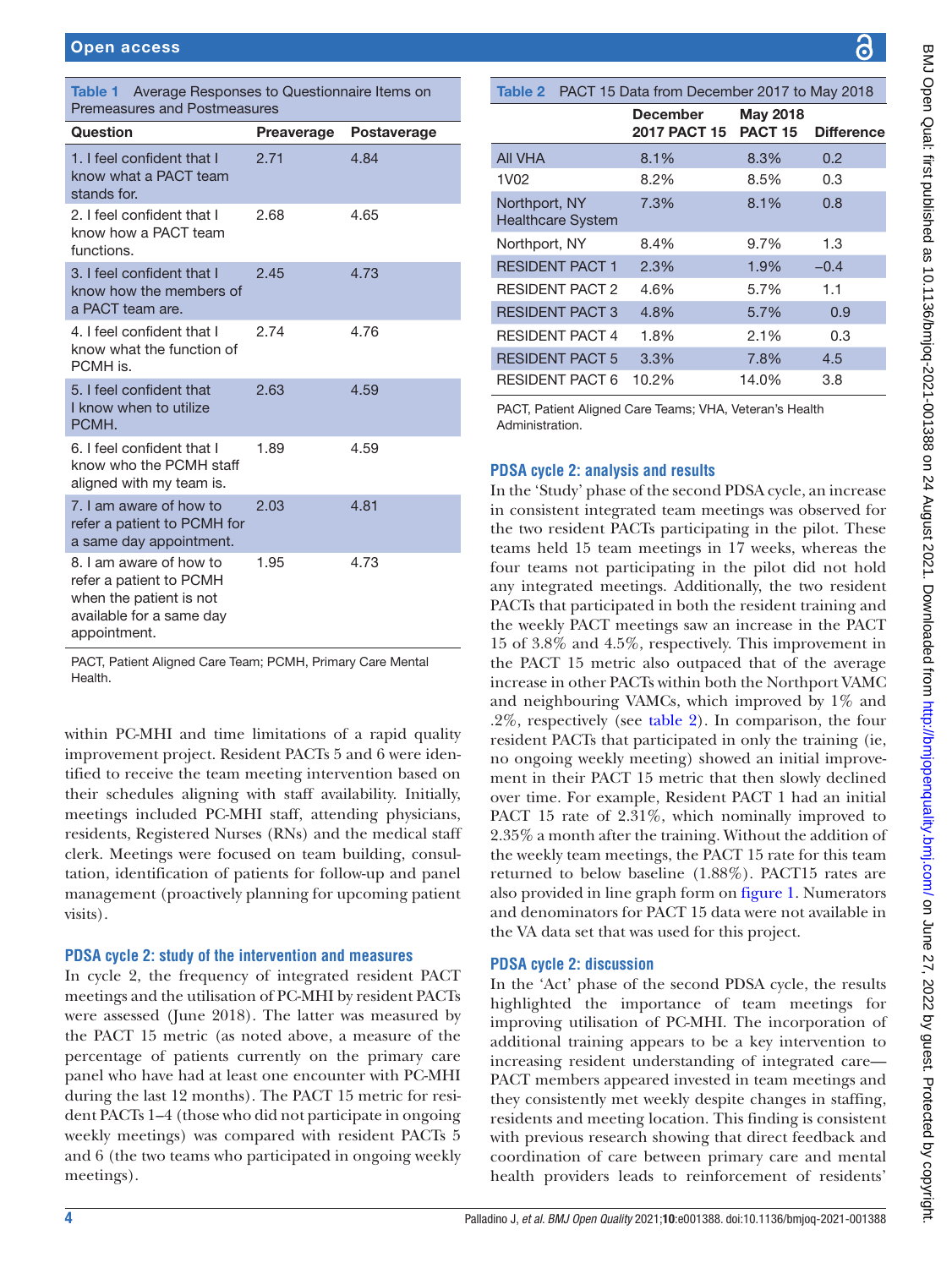

<span id="page-4-0"></span>Figure 1 Percentage of patients with a PC-MHI contact. PACT, Patient Aligned Care Teams; PC-MHI, Primary Care Mental Health Integration.

acumen in working with multidisciplinary teams and improvements in care coordination.<sup>10</sup>

# **GENERAL DISCUSSION**

#### **Summary and interpretation**

The findings of this quality improvement project highlight two important components for improving integration within a patient-centred primary care team. First, training medical residents in the collaborative, patientcentred model and educating them about the available collaborative, colocated mental health resources appeared to improve their knowledge and openness to both the model and resources. Residents actively participated in the weekly team meetings that occurred during the second PDSA cycle and there were indicators of continued resident knowledge present in these meetings (eg, proper identification of PC-MHI referrals, openness to consulting with PC-MHI team). Due to the complicated nature of resident training programmes, special attention should be placed on ensuring training of residents at the start of their programme with adequate follow-up training throughout residency. In this project, such an emphasis on training helped residents feel better equipped to use primary care mental health. As a result of this project, these trainings will continued for the upcoming resident classes and begin at the onset of their residency programme.

Critically, while resident PACTs that participated in only the training (ie, no ongoing weekly meeting) showed an initial improvement in utilisation of PC-MHI, this improvement then slowly declined over time. In contrast, the resident PACTs that received both the training and regular ongoing meetings demonstrated a sustained increase in their utilisation of PC-MHI. These teams also had a greater increase in utilisation than VAMC Northport and the neighbouring VAMCs. Thus, while training is

an important intervention, it does not appear to be sufficient to sustain ongoing utilisation. Consistent, ongoing collaborative team meetings are likely a key component to improving integration. Weekly meetings allowed for team building, improved panel management, closer patient follow-up and overall interdisciplinary collaboration. At the conclusion of this project, the teams planned to continue to meet regularly with the goal of expanding to include all residents and increasing the length of the meeting time.

An additional takeaway from this project is the importance of leadership involvement. While buy-in from key stakeholders within the PACTs was vital to the success of the project, leadership support was especially critical. Medical providers have multiple time demands, making new initiatives difficult to implement. Leadership involvement allowed for the promotion of integration efforts through prioritisation of utilisation of PC-MHI services and allowing for clinic time to be blocked for team meetings.

#### **Challenges**

Due to a limitation in resources, the weekly team meetings were only offered to two resident PACTs. There is a possibility for selection bias given that the two resident PACTs identified for additional interventions were not chosen at random (instead, they were chosen based on scheduling availability). However, the authors believe the findings would be consistent across all PACTs offered this intervention due to the institutional support (ie, time carved out for meetings) and similar trends observed in subsequent quality improvement initiatives. The remaining four resident PACTs who did not receive ongoing meetings were used as a comparison group to evaluate for differences in clinically meaningful PACT 15 change. While this allowed for a better understanding of the importance of ongoing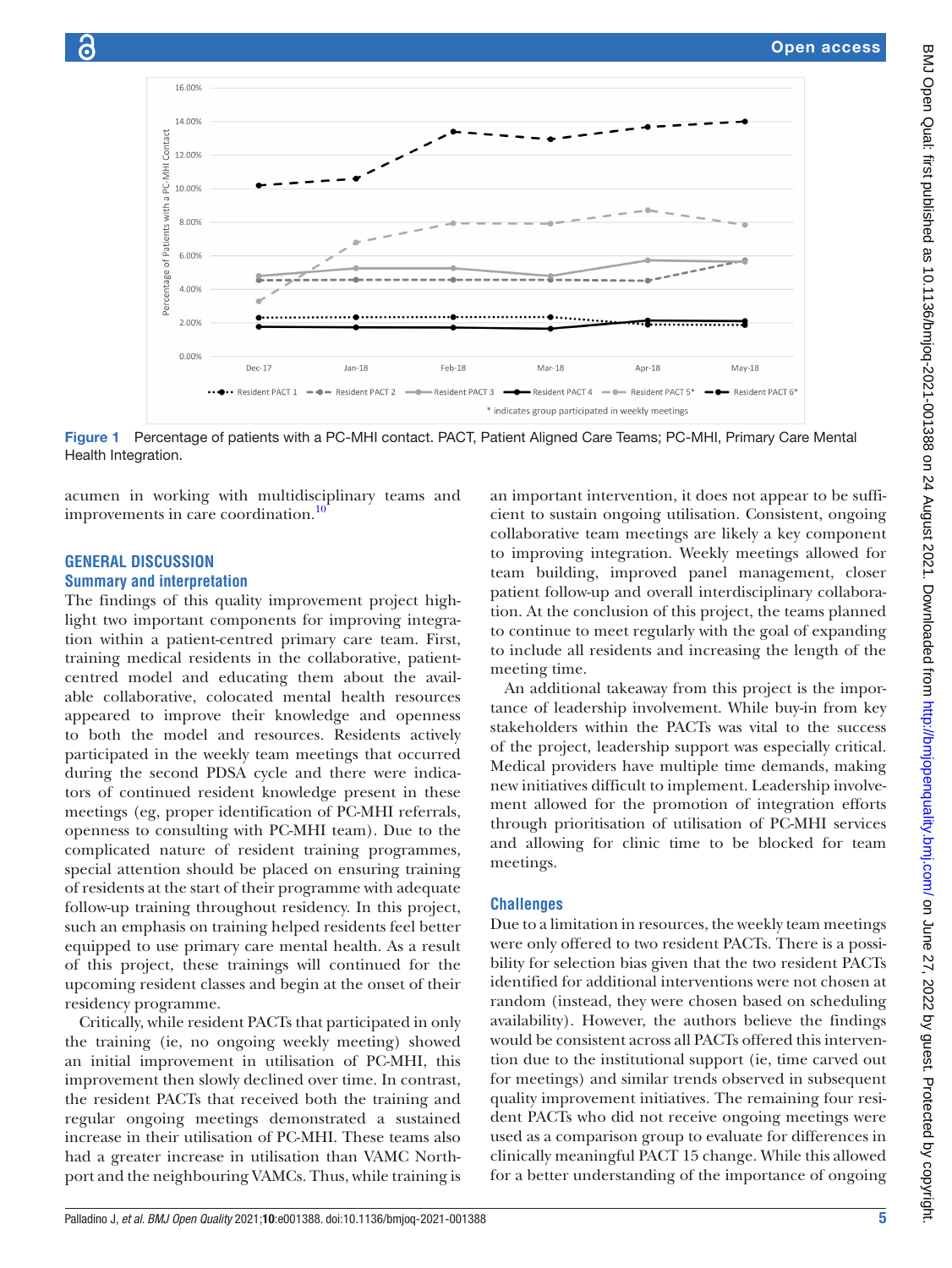meetings versus a single training alone, without additional resources, it is unknown if the same findings would generalise across all teams.

An additional challenge that arose during this project was staffing. We observed that a higher level of integration produced higher levels of utilisation. At the time of this project, PC-MHI staff were not always available to meet with PACTs, despite increasing interest in and desire for integration across resident and non-resident PACTs. As a part of this project, attending physicians, internal medicine residents, PC-MHI staff psychologist, registered nurse aligned with the resident PACT and PC-MHI postdoctoral fellow attended the meeting weekly. When possible, the medical support assistants and social workers aligned with the resident PACT would attend. Increased staff support would provide the resources needed to help build and sustain team meetings, which were an essential component to integration and yielded increased utilisation. This project demonstrated the importance of ensuring that adequate PC-MHI staffing is established as integration increases.

A final limitation of this project relates to the inability to complete advanced statistical analyses due to the small sample size and constraints in available types of data. Additionally, due to staffing changes, a cross-over project cannot be completed. The authors believe that these findings were not wholly due to chance as coordination of care is a core component of integrated care programmes.<sup>[2](#page-5-1)</sup> The weekly team meetings allowed for continual collaboration and care coordination—residents became more familiar with PC-MHI staff and expressed enthusiasm for collaboration. During meetings, residents also demonstrated increasing ability to identify patients who would benefit from PC-MHI services. Additionally, even after this project concluded, meetings continued to run weekly with staff psychologist and postdoctoral fellow in attendance until remote work set in due to COVID-19. Following the conclusion of this project, the resident PACTs that received both the educational and meeting interventions continued to be highly integrated with PC-MHI using shared medical appointments frequently and referring to PC-MHI frequently. Additionally, subsequent quality improvement initiatives modelled after this project have occurred since its conclusion, demonstrating a similar approach has improved integration among various PACT teams across the medical centre. The authors believe that these continued efforts and associated improvements in integration are indication that collaborative efforts (such as weekly team meetings) meaningfully contribute to greater utilisation of PC-MHI services. Nonetheless, future research should aim to utilise random assignment, larger sample sizes and diverse data collection methods to more formally evaluate the impact of these interventions.

#### **CONCLUSIONS AND FUTURE DIRECTIONS**

Multiple interventions were incorporated into this project and, as alluded to above, continued efforts to sustain

and further improve integration have been made since its conclusion. These steps thus far include continued weekly team meetings (eventually with more resident trainees) and continued trainings for residents (ideally to occur at the start of residency to provide more immediate education). Continued training on the PACT model and PC-MHI may be helpful at later points in the residency programme and should be considered as a future addition to this project. Additionally, ongoing establishment of regular meetings, trainings and other opportunities for collaboration across all primary care PACTs is likely to contribute to improved integration. Future research is needed to evaluate the impact of this improved integration on patient care.

Acknowledgements The authors wish to acknowledge Edward Weissman, MD, Gerald Cruise, MD, and Lisa Fisher, MD, and Cathy Cruise, MD, and Astrid Pilgrim, MD for their support of this project.

Contributors All authors were involved in the planning, coordination and submission of the project and were actively involved in the implementation of PDSA cycles.

Funding The authors have not declared a specific grant for this research from any funding agency in the public, commercial or not-for-profit sectors.

Competing interests None declared.

Patient consent for publication Not required.

Ethics approval The present project was reviewed by the chair of the institutional review board (IRB) at the Northport VAMC. The project was given a non-research declaration and was exempt from IRB approval.

Provenance and peer review Not commissioned; externally peer reviewed.

Data availability statement All data relevant to the study are included in the article or uploaded as supplementary information.

Supplemental material This content has been supplied by the author(s). It has not been vetted by BMJ Publishing Group Limited (BMJ) and may not have been peer-reviewed. Any opinions or recommendations discussed are solely those of the author(s) and are not endorsed by BMJ. BMJ disclaims all liability and responsibility arising from any reliance placed on the content. Where the content includes any translated material, BMJ does not warrant the accuracy and reliability of the translations (including but not limited to local regulations, clinical guidelines, terminology, drug names and drug dosages), and is not responsible for any error and/or omissions arising from translation and adaptation or otherwise.

**Open access** This is an open access article distributed in accordance with the Creative Commons Attribution Non Commercial (CC BY-NC 4.0) license, which permits others to distribute, remix, adapt, build upon this work non-commercially, and license their derivative works on different terms, provided the original work is properly cited, appropriate credit is given, any changes made indicated, and the use is non-commercial. See: [http://creativecommons.org/licenses/by-nc/4.0/.](http://creativecommons.org/licenses/by-nc/4.0/)

#### **REFERENCES**

- <span id="page-5-0"></span>1 Rosland A-M, Nelson K, Sun H, *et al*. The patient-centered medical home in the Veterans health administration. *[Am J Manag Care](http://www.ncbi.nlm.nih.gov/pubmed/23919446)* 2013;19:e263–72.
- <span id="page-5-1"></span>2 Kearney LK, Post EP, Zeiss A, *et al*. The role of mental and behavioral health in the application of the patient-centered medical home in the Department of Veterans Affairs. *[Transl Behav Med](http://dx.doi.org/10.1007/s13142-011-0093-4)* 2011;1:624–8.
- <span id="page-5-2"></span>3 Valentijn PP, Pereira F, Sterner CW, *et al*. Validation of the rainbow model of integrated care measurement tools (RMIC-MTs) in renal care for patient and care providers. *[PLoS One](http://dx.doi.org/10.1371/journal.pone.0222593)* 2019;14:e0222593.
- <span id="page-5-3"></span>Beehler GP, Funderburk JS, PR KJ. The role and functions of embedded behavioral health providers in VA primary care-mental health integration: current evidence and future directions for research. A VA center for integrated healthcare white paper. *Center for Integrated Healthcare* 2015.
- <span id="page-5-4"></span>5 Center for Disease Prevention and Health Promotion. Chronic disease prevention and health promotion, 2018. Available: [http://](http://www.cdc.gov/chronicdisease/index.htm) [www.cdc.gov/chronicdisease/index.htm](http://www.cdc.gov/chronicdisease/index.htm) [Accessed 25 Jun 2018].